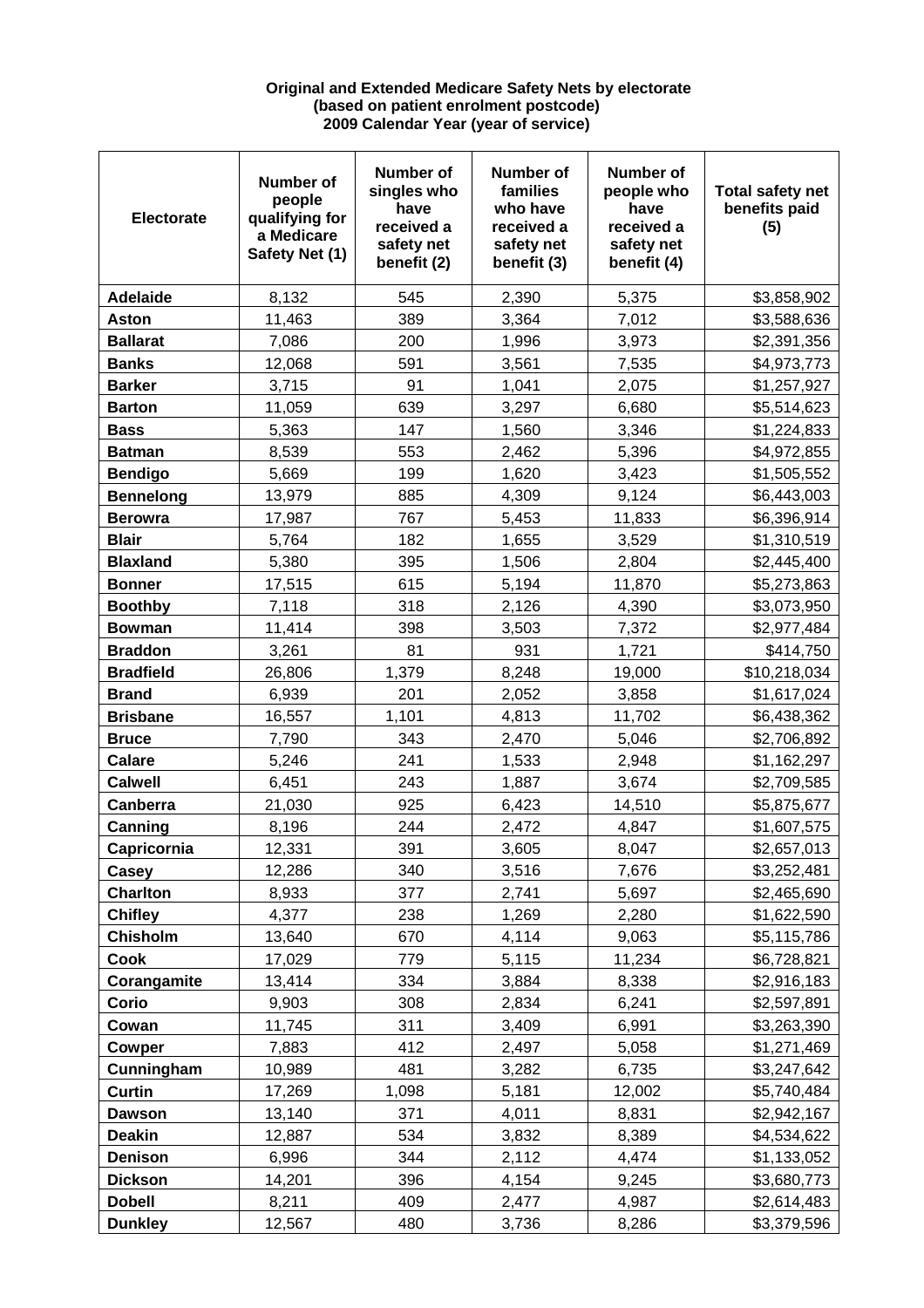| <b>Electorate</b>      | Number of<br>people<br>qualifying for<br>a Medicare<br>Safety Net (1) | Number of<br>singles who<br>have<br>received a<br>safety net<br>benefit (2) | Number of<br>families<br>who have<br>received a<br>safety net<br>benefit (3) | <b>Number of</b><br>people who<br>have<br>received a<br>safety net<br>benefit (4) | <b>Total safety net</b><br>benefits paid<br>(5) |
|------------------------|-----------------------------------------------------------------------|-----------------------------------------------------------------------------|------------------------------------------------------------------------------|-----------------------------------------------------------------------------------|-------------------------------------------------|
| <b>Durack</b>          | 5,872                                                                 | 178                                                                         | 1,684                                                                        | 3,334                                                                             | \$1,466,884                                     |
| <b>Eden-Monaro</b>     | 10,338                                                                | 470                                                                         | 3,213                                                                        | 6,761                                                                             | \$2,360,988                                     |
| <b>Fadden</b>          | 11,669                                                                | 594                                                                         | 3,678                                                                        | 7,553                                                                             | \$3,476,178                                     |
| <b>Fairfax</b>         | 8,841                                                                 | 463                                                                         | 2,774                                                                        | 5,396                                                                             | \$2,951,417                                     |
| <b>Farrer</b>          | 6,888                                                                 | 207                                                                         | 2,015                                                                        | 4,160                                                                             | \$1,739,091                                     |
| <b>Fisher</b>          | 7,393                                                                 | 409                                                                         | 2,403                                                                        | 4,652                                                                             | \$2,665,585                                     |
| <b>Flinders</b>        | 12,098                                                                | 438                                                                         | 3,638                                                                        | 7,891                                                                             | \$2,864,799                                     |
| <b>Flynn</b>           | 11,092                                                                | 379                                                                         | 3,325                                                                        | 6,832                                                                             | \$2,759,715                                     |
| Forde                  | 7,040                                                                 | 243                                                                         | 2,070                                                                        | 3,959                                                                             | \$2,156,335                                     |
| <b>Forrest</b>         | 8,612                                                                 | 211                                                                         | 2,519                                                                        | 4,969                                                                             | \$1,563,799                                     |
| <b>Fowler</b>          | 4,888                                                                 | 350                                                                         | 1,442                                                                        | 2,628                                                                             | \$2,401,874                                     |
| <b>Franklin</b>        | 7,900                                                                 | 242                                                                         | 2,393                                                                        | 5,018                                                                             | \$1,187,706                                     |
| <b>Fraser</b>          | 20,584                                                                | 895                                                                         | 6,213                                                                        | 14,240                                                                            | \$6,390,857                                     |
| <b>Fremantle</b>       | 13,786                                                                | 576                                                                         | 4,074                                                                        | 8,875                                                                             | \$3,982,119                                     |
| <b>Gellibrand</b>      | 8,974                                                                 | 506                                                                         | 2,640                                                                        | 5,646                                                                             | \$5,270,838                                     |
| Gilmore                | 7,591                                                                 | 313                                                                         | 2,357                                                                        | 4,639                                                                             | \$1,910,160                                     |
| Gippsland              | 4,792                                                                 | 120                                                                         | 1,331                                                                        | 2,670                                                                             | \$927,692                                       |
| Goldstein              | 22,755                                                                | 1,059                                                                       | 6,738                                                                        | 15,709                                                                            | \$7,957,784                                     |
| Gorton                 | 8,410                                                                 | 255                                                                         | 2,427                                                                        | 5,155                                                                             | \$3,807,383                                     |
| Grayndler              | 10,132                                                                | 1,094                                                                       | 2,906                                                                        | 6,522                                                                             | \$7,119,565                                     |
| Greenway               | 8,384                                                                 | 307                                                                         | 2,447                                                                        | 4,541                                                                             | \$3,397,523                                     |
| Grey                   | 2,555                                                                 | 75                                                                          | 761                                                                          | 1,409                                                                             | \$1,185,832                                     |
| Griffith               | 16,124                                                                | 854                                                                         | 4,712                                                                        | 11,229                                                                            | \$6,009,986                                     |
| Groom                  | 13,138                                                                | 377                                                                         | 3,885                                                                        | 8,457                                                                             | \$3,056,571                                     |
| <b>Hasluck</b>         | 9,265                                                                 | 342                                                                         | 2,798                                                                        | 5,734                                                                             | \$2,321,192                                     |
| <b>Herbert</b>         | 9,248                                                                 | 277                                                                         | 2,766                                                                        | 5,858                                                                             | \$2,053,972                                     |
| <b>Higgins</b>         | 21,034                                                                | 1,520                                                                       | 6,092                                                                        | 15,151                                                                            | \$8,427,236                                     |
| <b>Hindmarsh</b>       | 6,549                                                                 | 341                                                                         | 1,998                                                                        | 4,230                                                                             | \$3,336,859                                     |
| <b>Hinkler</b>         | 6,347                                                                 | 298                                                                         | 2,073                                                                        | 4,034                                                                             | \$1,498,598                                     |
| <b>Holt</b>            | 10,518                                                                | 233                                                                         | 2,968                                                                        | 5,905                                                                             | \$2,922,763                                     |
| Hotham                 | 11,763                                                                | 515                                                                         | 3,449                                                                        | 7,675                                                                             | \$4,523,462                                     |
| <b>Hughes</b>          | 13,269                                                                | 457                                                                         | 3,798                                                                        | 8,114                                                                             | \$4,896,596                                     |
| Hume                   | 8,663                                                                 | 347                                                                         | 2,581                                                                        | 5,287                                                                             | \$2,032,325                                     |
| <b>Hunter</b>          | 8,217                                                                 | 296                                                                         | 2,479                                                                        | 5,083                                                                             | \$1,958,425                                     |
| Indi                   | 6,394                                                                 | 243                                                                         | 1,890                                                                        | 3,935                                                                             | \$1,742,503                                     |
| <b>Isaacs</b>          | 11,509                                                                | 405                                                                         | 3,382                                                                        | 7,359                                                                             | \$4,075,979                                     |
| Jagajaga               | 12,452                                                                | 496                                                                         | 3,657                                                                        | 7,801                                                                             | \$4,784,873                                     |
| Kennedy                | 7,133                                                                 | 261                                                                         | 2,186                                                                        | 4,259                                                                             | \$1,380,431                                     |
| <b>Kingsford Smith</b> | 13,507                                                                | 1,117                                                                       | 3,954                                                                        | 8,772                                                                             | \$7,789,750                                     |
| Kingston               | 4,361                                                                 | 164<br>1,197                                                                | 1,277                                                                        | 2,408                                                                             | \$1,738,264                                     |
| Kooyong<br>La Trobe    | 19,267<br>11,327                                                      | 366                                                                         | 5,658<br>3,231                                                               | 13,565                                                                            | \$7,329,775                                     |
| Lalor                  | 9,118                                                                 | 239                                                                         | 2,679                                                                        | 6,731<br>5,041                                                                    | \$3,290,364<br>\$3,949,124                      |
| Leichhardt             | 5,673                                                                 | 351                                                                         | 1,752                                                                        | 3,390                                                                             | \$1,517,318                                     |
| Lilley                 | 15,764                                                                | 844                                                                         | 4,802                                                                        | 10,907                                                                            | \$4,725,558                                     |
| Lindsay                | 7,018                                                                 | 331                                                                         | 2,002                                                                        | 3,796                                                                             | \$2,022,572                                     |
|                        |                                                                       |                                                                             |                                                                              |                                                                                   |                                                 |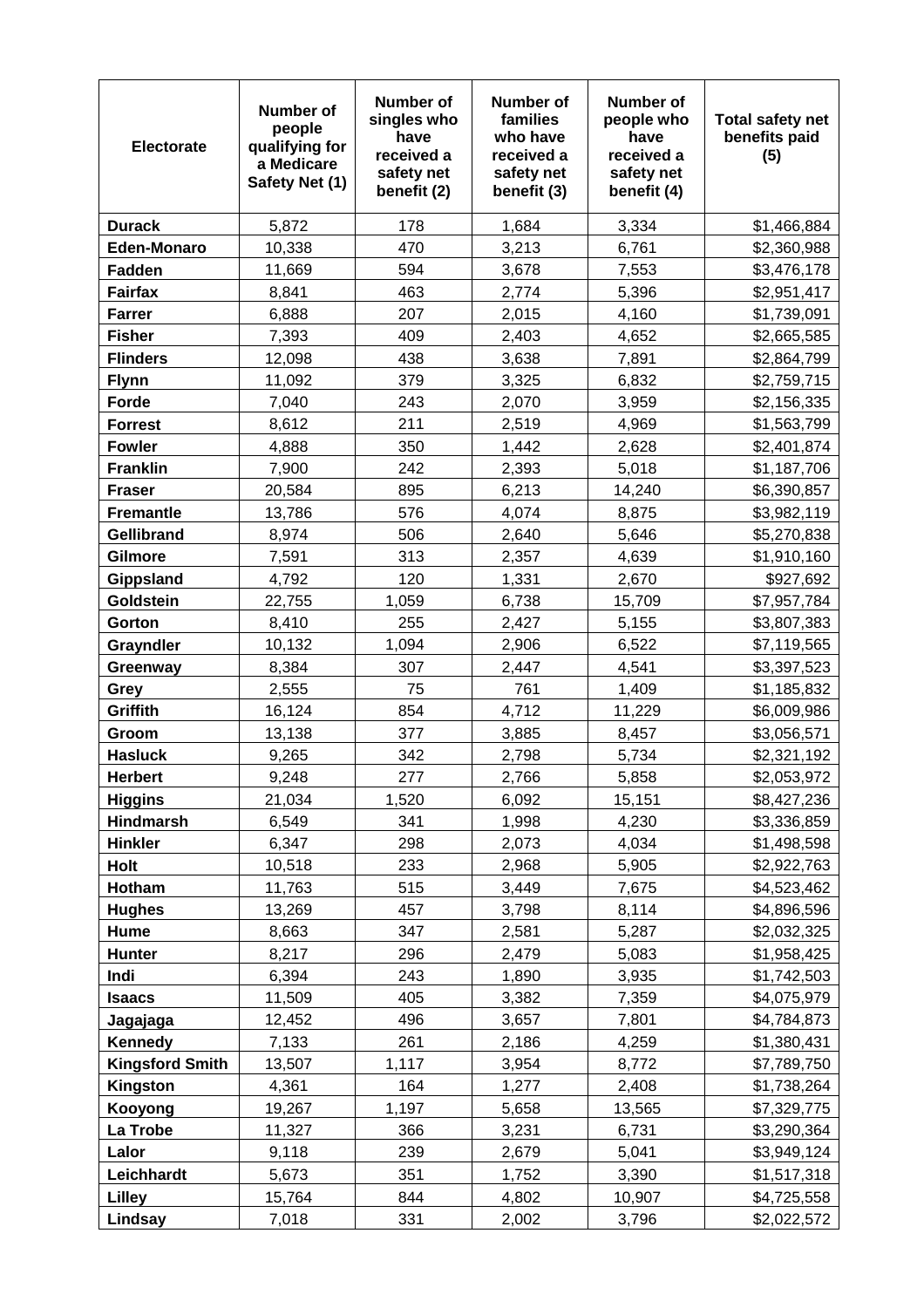| <b>Electorate</b>           | Number of<br>people<br>qualifying for<br>a Medicare<br>Safety Net (1) | Number of<br>singles who<br>have<br>received a<br>safety net<br>benefit (2) | <b>Number of</b><br>families<br>who have<br>received a<br>safety net<br>benefit (3) | <b>Number of</b><br>people who<br>have<br>received a<br>safety net<br>benefit (4) | <b>Total safety net</b><br>benefits paid<br>(5) |
|-----------------------------|-----------------------------------------------------------------------|-----------------------------------------------------------------------------|-------------------------------------------------------------------------------------|-----------------------------------------------------------------------------------|-------------------------------------------------|
| Lingiari                    | 1,960                                                                 | 50                                                                          | 512                                                                                 | 1,104                                                                             | \$714,418                                       |
| Longman                     | 6,438                                                                 | 188                                                                         | 2,015                                                                               | 3,887                                                                             | \$1,774,103                                     |
| Lyne                        | 6,157                                                                 | 332                                                                         | 1,962                                                                               | 3,803                                                                             | \$1,190,814                                     |
| Lyons                       | 4,243                                                                 | 102                                                                         | 1,252                                                                               | 2,480                                                                             | \$740,918                                       |
| <b>Macarthur</b>            | 6,243                                                                 | 210                                                                         | 1,814                                                                               | 3,424                                                                             | \$2,393,934                                     |
| <b>Mackellar</b>            | 21,896                                                                | 1,197                                                                       | 6,793                                                                               | 14,833                                                                            | \$8,197,597                                     |
| <b>Macquarie</b>            | 9,401                                                                 | 524                                                                         | 2,683                                                                               | 5,401                                                                             | \$2,552,409                                     |
| <b>Makin</b>                | 5,953                                                                 | 202                                                                         | 1,795                                                                               | 3,519                                                                             | \$2,375,633                                     |
| <b>Mallee</b>               | 5,228                                                                 | 132                                                                         | 1,482                                                                               | 2,958                                                                             | \$947,775                                       |
| <b>Maranoa</b>              | 9,647                                                                 | 288                                                                         | 2,787                                                                               | 5,740                                                                             | \$2,195,912                                     |
| Maribyrnong                 | 8,184                                                                 | 371                                                                         | 2,400                                                                               | 5,293                                                                             | \$3,565,751                                     |
| <b>Mayo</b>                 | 6,132                                                                 | 227                                                                         | 1,765                                                                               | 3,594                                                                             | \$2,111,734                                     |
| <b>McEwen</b>               | 10,065                                                                | 279                                                                         | 2,846                                                                               | 5,869                                                                             | \$3,424,811                                     |
| <b>McMahon</b>              | 5,790                                                                 | 337                                                                         | 1,725                                                                               | 3,082                                                                             | \$2,416,755                                     |
| <b>McMillan</b>             | 4,339                                                                 | 156                                                                         | 1,231                                                                               | 2,328                                                                             | \$1,327,635                                     |
| <b>McPherson</b>            | 13,359                                                                | 698                                                                         | 4,144                                                                               | 8,631                                                                             | \$4,179,012                                     |
| <b>Melbourne</b>            | 11,081                                                                | 1,319                                                                       | 3,263                                                                               | 7,715                                                                             | \$7,553,717                                     |
| <b>Melbourne Ports</b>      | 19,041                                                                | 1,695                                                                       | 5,460                                                                               | 13,228                                                                            | \$10,044,569                                    |
| <b>Menzies</b>              | 12,766                                                                | 490                                                                         | 3,947                                                                               | 8,422                                                                             | \$4,566,815                                     |
| <b>Mitchell</b>             | 15,230                                                                | 583                                                                         | 4,552                                                                               | 9,299                                                                             | \$5,912,626                                     |
| <b>Moncrieff</b>            | 12,851                                                                | 794                                                                         | 4,079                                                                               | 8,550                                                                             | \$4,105,788                                     |
| <b>Moore</b>                | 14,076                                                                | 351                                                                         | 4,132                                                                               | 8,723                                                                             | \$3,661,940                                     |
| <b>Moreton</b>              | 13,583                                                                | 660                                                                         | 4,063                                                                               | 9,004                                                                             | \$4,510,751                                     |
| <b>Murray</b>               | 7,401                                                                 | 163                                                                         | 2,085                                                                               | 4,566                                                                             | \$1,579,845                                     |
| <b>New England</b>          | 7,067                                                                 | 258                                                                         | 2,080                                                                               | 4,265                                                                             | \$1,526,151                                     |
| <b>Newcastle</b>            | 9,265                                                                 | 508                                                                         | 2,788                                                                               | 6,041                                                                             | \$3,211,528                                     |
| <b>North Sydney</b>         | 23,027                                                                | 1,906                                                                       | 6,939                                                                               | 16,600                                                                            | \$12,051,450                                    |
| O'Connor                    | 4,230                                                                 | 126                                                                         | 1,245                                                                               | 2,306                                                                             | \$1,007,351                                     |
| Oxley                       | 9,240                                                                 | 352                                                                         | 2,761                                                                               | 5,788                                                                             | \$2,864,574                                     |
| Page                        | 12,114                                                                | 599                                                                         | 3,678                                                                               | 7,659                                                                             | \$2,383,821                                     |
| <b>Parkes</b>               | 5,117                                                                 | 231                                                                         | 1,510                                                                               | 3,017                                                                             | \$1,275,920                                     |
| Parramatta                  | 8,389                                                                 | 551                                                                         | 2,546                                                                               | 4,941                                                                             | \$3,642,177                                     |
| <b>Paterson</b>             | 8,553                                                                 | 367                                                                         | 2,714                                                                               | 5,451                                                                             | \$1,938,864                                     |
| Pearce                      | 9,401                                                                 | 323                                                                         | 2,790                                                                               | 5,549                                                                             | \$2,480,168                                     |
| Perth                       | 10,830                                                                | 648                                                                         | 3,231                                                                               | 7,056                                                                             | \$3,557,930                                     |
| <b>Petrie</b>               | 10,031                                                                | 479                                                                         | 3,077                                                                               | 6,722                                                                             | \$2,479,525                                     |
| <b>Port Adelaide</b>        | 3,969                                                                 | 208                                                                         | 1,182                                                                               | 2,392                                                                             | \$2,144,500                                     |
| Rankin                      | 8,392                                                                 | 276                                                                         | 2,489                                                                               | 4,909                                                                             | \$2,689,830                                     |
| Reid                        | 10,446                                                                | 736<br>692                                                                  | 3,152                                                                               | 6,251                                                                             | \$5,705,232                                     |
| Richmond<br><b>Riverina</b> | 9,368<br>12,268                                                       | 377                                                                         | 2,924<br>3,595                                                                      | 5,859<br>7,446                                                                    | \$2,719,416<br>\$2,167,416                      |
| Robertson                   | 8,957                                                                 | 498                                                                         | 2,682                                                                               | 5,578                                                                             | \$3,224,798                                     |
| Ryan                        | 20,850                                                                | 978                                                                         | 6,237                                                                               | 14,383                                                                            | \$5,876,648                                     |
| <b>Scullin</b>              | 5,554                                                                 | 193                                                                         | 1,639                                                                               | 3,091                                                                             | \$2,390,936                                     |
| <b>Shortland</b>            | 8,740                                                                 | 389                                                                         | 2,692                                                                               | 5,505                                                                             | \$2,426,144                                     |
| Solomon                     | 7,279                                                                 | 178                                                                         | 2,086                                                                               | 4,486                                                                             | \$2,394,342                                     |
|                             |                                                                       |                                                                             |                                                                                     |                                                                                   |                                                 |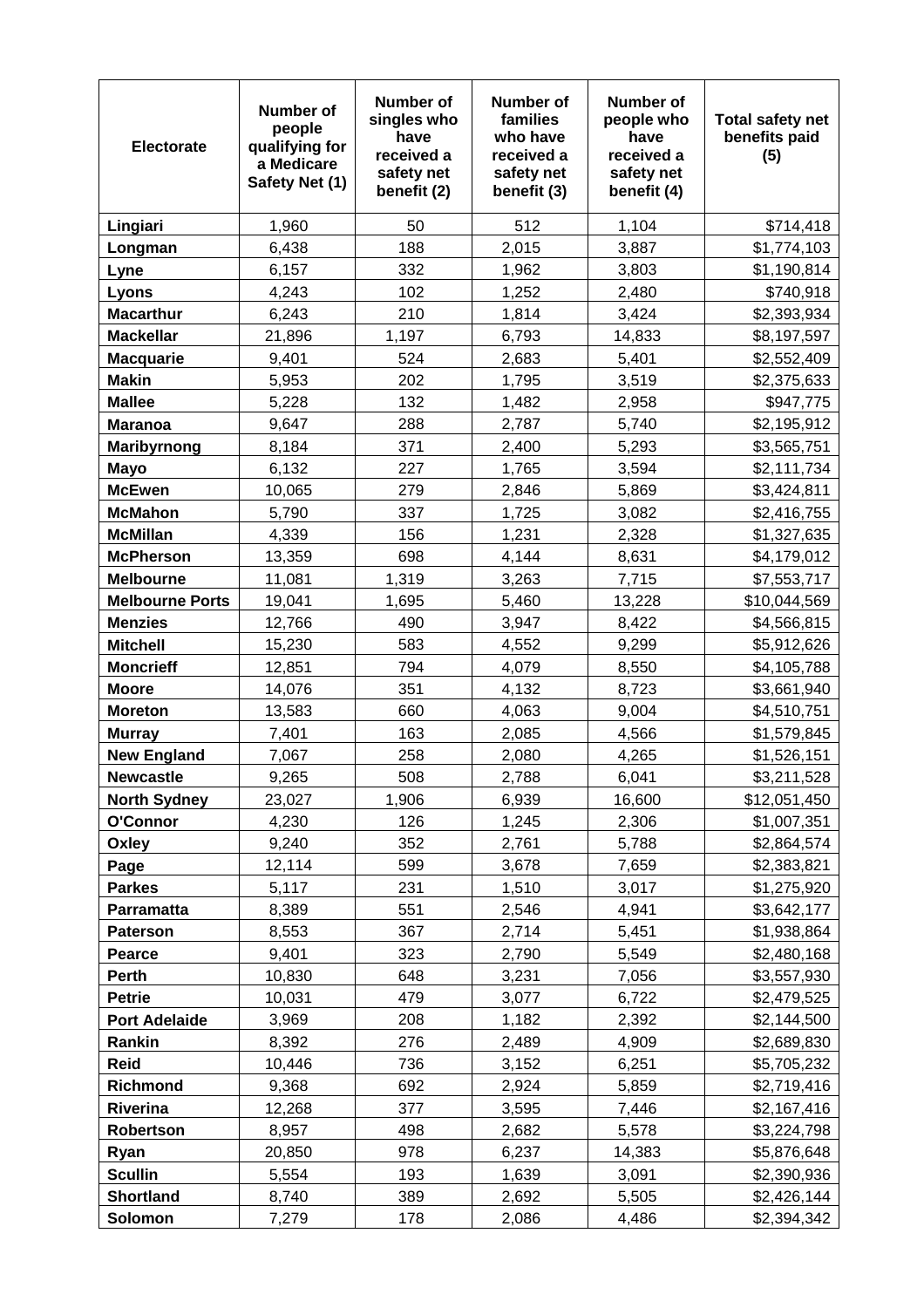| <b>Electorate</b>  | <b>Number of</b><br>people<br>qualifying for<br>a Medicare<br>Safety Net (1) | <b>Number of</b><br>singles who<br>have<br>received a<br>safety net<br>benefit (2) | <b>Number of</b><br>families<br>who have<br>received a<br>safety net<br>benefit (3) | <b>Number of</b><br>people who<br>have<br>received a<br>safety net<br>benefit (4) | <b>Total safety net</b><br>benefits paid<br>(5) |
|--------------------|------------------------------------------------------------------------------|------------------------------------------------------------------------------------|-------------------------------------------------------------------------------------|-----------------------------------------------------------------------------------|-------------------------------------------------|
| <b>Stirling</b>    | 11,888                                                                       | 604                                                                                | 3,626                                                                               | 7,879                                                                             | \$3,997,928                                     |
| <b>Sturt</b>       | 8,683                                                                        | 463                                                                                | 2,592                                                                               | 5,579                                                                             | \$3,209,873                                     |
| Swan               | 10,471                                                                       | 679                                                                                | 3,183                                                                               | 6,802                                                                             | \$3,614,987                                     |
| <b>Sydney</b>      | 11,837                                                                       | 1,882                                                                              | 3,432                                                                               | 8,450                                                                             | \$9,543,730                                     |
| <b>Tangney</b>     | 16,733                                                                       | 605                                                                                | 5,000                                                                               | 10,838                                                                            | \$4,270,820                                     |
| <b>Throsby</b>     | 7,520                                                                        | 368                                                                                | 2,352                                                                               | 4,443                                                                             | \$1,956,954                                     |
| Wakefield          | 3,129                                                                        | 134                                                                                | 886                                                                                 | 1,659                                                                             | \$1,488,021                                     |
| Wannon             | 8,153                                                                        | 259                                                                                | 2,279                                                                               | 4,916                                                                             | \$1,483,248                                     |
| Warringah          | 23,968                                                                       | 1,861                                                                              | 7,200                                                                               | 17,201                                                                            | \$11,900,885                                    |
| Watson             | 7,316                                                                        | 474                                                                                | 2,051                                                                               | 3,956                                                                             | \$3,500,398                                     |
| Wentworth          | 26,629                                                                       | 3,269                                                                              | 7,686                                                                               | 20,028                                                                            | \$15,881,891                                    |
| Werriwa            | 5,420                                                                        | 261                                                                                | 1,615                                                                               | 2,965                                                                             | \$2,584,372                                     |
| <b>Wide Bay</b>    | 6,409                                                                        | 388                                                                                | 2,041                                                                               | 4,059                                                                             | \$1,941,560                                     |
| Wills              | 9,649                                                                        | 609                                                                                | 2,794                                                                               | 6,081                                                                             | \$5,188,035                                     |
| Wright             | 8,131                                                                        | 266                                                                                | 2,356                                                                               | 4,792                                                                             | \$2,200,615                                     |
| <b>Unallocated</b> | 422                                                                          | 66                                                                                 | 120                                                                                 | 319                                                                               | \$258,718                                       |

## **Original and Extended Medicare Safety Nets By State/Territory (based on patient enrolment postcode) 2009 Calendar Year (year of service)**

| <b>State</b>     | Number of<br>people<br>qualifying for<br>a Medicare<br>Safety Net (1) | Number of<br>singles who<br>have<br>received a<br>safety net<br>benefit (2) | Number of<br>families who<br>have<br>received a<br>safety net<br>benefit (3) | Number of<br>people who<br>have<br>received a<br>safety net<br>benefit (4) | <b>Total safety net</b><br>benefits paid<br>(5) |
|------------------|-----------------------------------------------------------------------|-----------------------------------------------------------------------------|------------------------------------------------------------------------------|----------------------------------------------------------------------------|-------------------------------------------------|
| <b>NSW</b>       | 519,733                                                               | 31,353                                                                      | 155,693                                                                      | 331,878                                                                    | \$203,238,942                                   |
| <b>VIC</b>       | 393,655                                                               | 17,850                                                                      | 114,947                                                                      | 251,266                                                                    | \$143,650,555                                   |
| QLD              | 329,334                                                               | 14,172                                                                      | 99,417                                                                       | 213,599                                                                    | \$<br>94,352,258                                |
| <b>SA</b>        | 60,296                                                                | 2,768                                                                       | 17,813                                                                       | 36,631                                                                     | \$<br>25,781,495                                |
| <b>WA</b>        | 159,339                                                               | 6,498                                                                       | 47,403                                                                       | 99,776                                                                     | \$<br>44,158,876                                |
| <b>TAS</b>       | 27,764                                                                | 915                                                                         | 8,248                                                                        | 17,040                                                                     | \$<br>4,701,259                                 |
| <b>NT</b>        | 9,205                                                                 | 226                                                                         | 2,589                                                                        | 5,572                                                                      | \$<br>3,101,945                                 |
| <b>ACT</b>       | 41,761                                                                | 1,821                                                                       | 12,682                                                                       | 28,850                                                                     | \$<br>12,293,226                                |
| <b>AUSTRALIA</b> | 1,541,087                                                             | 75,603                                                                      | 458,792                                                                      | 984,612                                                                    | \$531,278,558                                   |

## **Notes:**

- Electorate safety nets statistics published prior to November 2009 were on a year of processing basis. These statistics have been compiled on a calendar year of service basis (having regard to services processed up to six months after the end of calendar year 2009) consistent with the basis on which the safety nets operate. Date of processing refers to the date on which the claim was processed by Medicare Australia, whilst date of service data compiles the data based on the date that the service was provided to the patient. The date of processing and date of service are not necessarily the same date. For example, a person may receive a service in November 2009 (date of service) but may not claim the Medicare benefit, including any safety net benefits, until January 2010 (date of processing). This lag in payment of benefits can mean that there is a significant difference between data complied on date of service versus date of processing.
- Published safety net statistics have regard to the original Medicare safety net and the extended Medicare safety net.